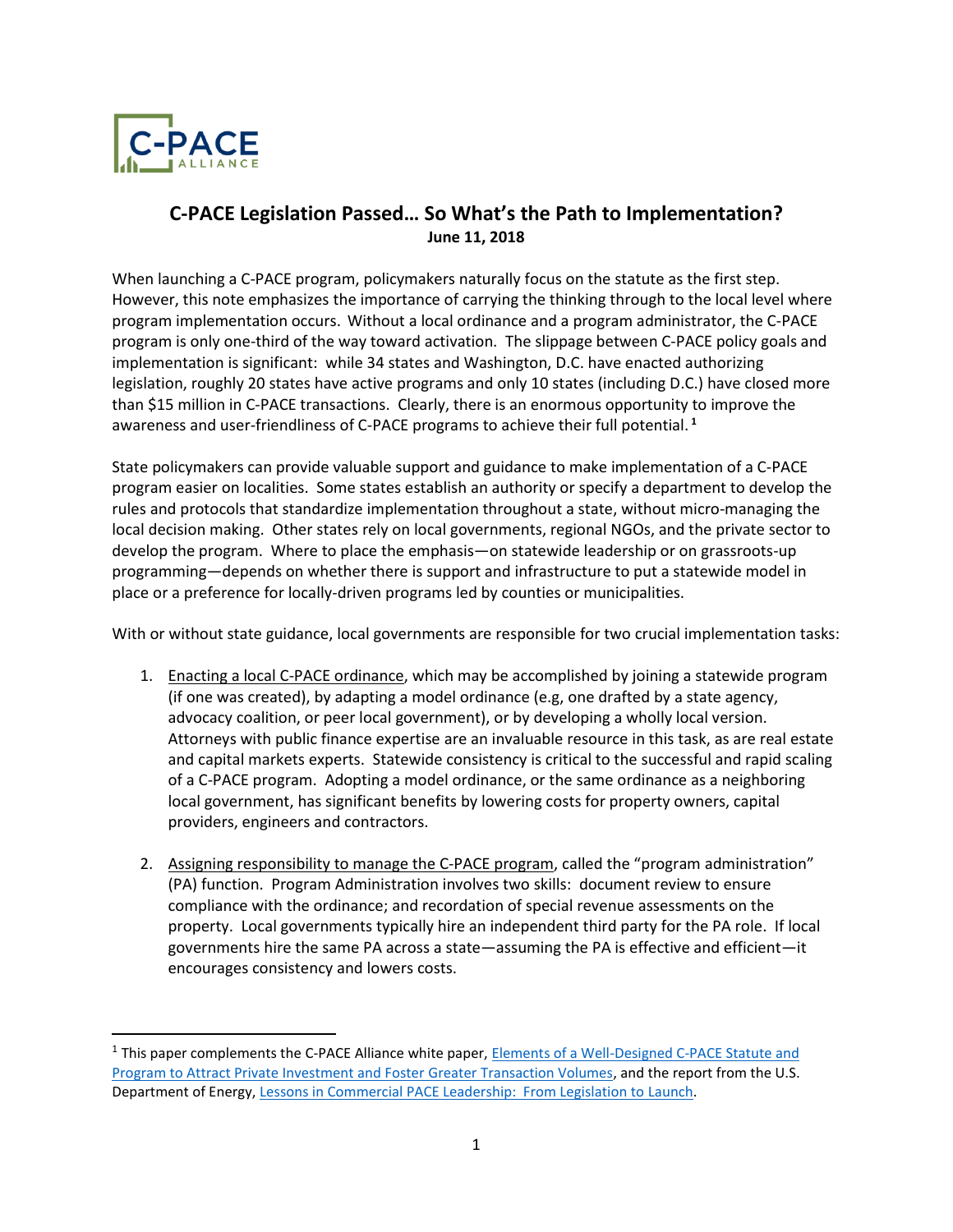The best PA choice will be an organization with focus, resources, and staff with expertise in compliance for public financing programs. Some of the typical entities that manage C-PACE programs include:

- Private third parties: nonprofit organizations (Texas, Ohio and Missouri), for-profit entities (Michigan, Washington, D.C. and Maryland), multi-state for-profit providers (Utah).
- Statewide entities: Green Bank (Connecticut), New Energy Improvement District (Colorado).
- Local government or quasi-government agencies: port authorities (Ohio and Minnesota), joint powers authorities (California, Florida and Wisconsin), council of governments (California), county governments (California).

### **STAKEHOLDER PROGRAM COMMITTEE**

Stakeholder input should be solicited for the local C-PACE ordinance and the program guidelines. Some PAs create a stakeholder committee to help flesh out the operational details. Stakeholders should include policy experts, capital providers, real estate experts, and public finance attorneys.

## **PROGRAM ADMINISTRATION FUNCTIONS**

The PA's primary purpose is to ensure compliance for the public-private partnership so that the parties are enabled to close quality C-PACE financing transactions. The essential PA functions are to:

- 1. Ensure the local program rules and processes are predictable, transparent and efficient. This function typically requires the PA to:
	- a) Set the minimum qualifications for capital providers and other parties in the transaction;
	- b) Identify the project-level information to be submitted to the PA;
	- c) Provide templates for the tax assessment and related documents;
	- d) Describe the process for filing the assessment lien;
	- e) Act as the liaison for capital providers, local government and the tax assessor empowered to collect the C-PACE assessments. Alternatively, allow the Capital Provider to bill and collect from the Property Owner directly.
- 2. Certify projects that are eligible. This task requires the PA to review documentation and determine if a project demonstrates compliance with the ordinance and program rules.

C-PACE Alliance recently commended a PA for operating according to these best practices: statewide consistency; transparency; fair and level playing field; low cost; public service orientation; independent third-party review of anticipated energy and water savings; continuous improvement.<sup>2</sup>

### **THE PROGRAM ADMINISTRATOR'S ROLE IN MARKETING**

 $\overline{\phantom{a}}$ 

PA marketing should be viewed in the context of the overall need to keep PA fees low, while assuring compliance and the PA's financial sustainability. Some practitioners support a role for the PA in "priming the pump" through educational seminars for energy engineers and contractors. In smaller markets where capital providers do not have staff on-the-ground, PAs call on interested property owners.

<sup>&</sup>lt;sup>2</sup> See [Open Letter Regarding the Texas Commercial and Industrial PACE Program,](http://www.c-pacealliance.com/wp-content/uploads/2018/03/Open-Letter-regarding-the-Texas-PACE-program-030518.pdf) March 8, 2018.